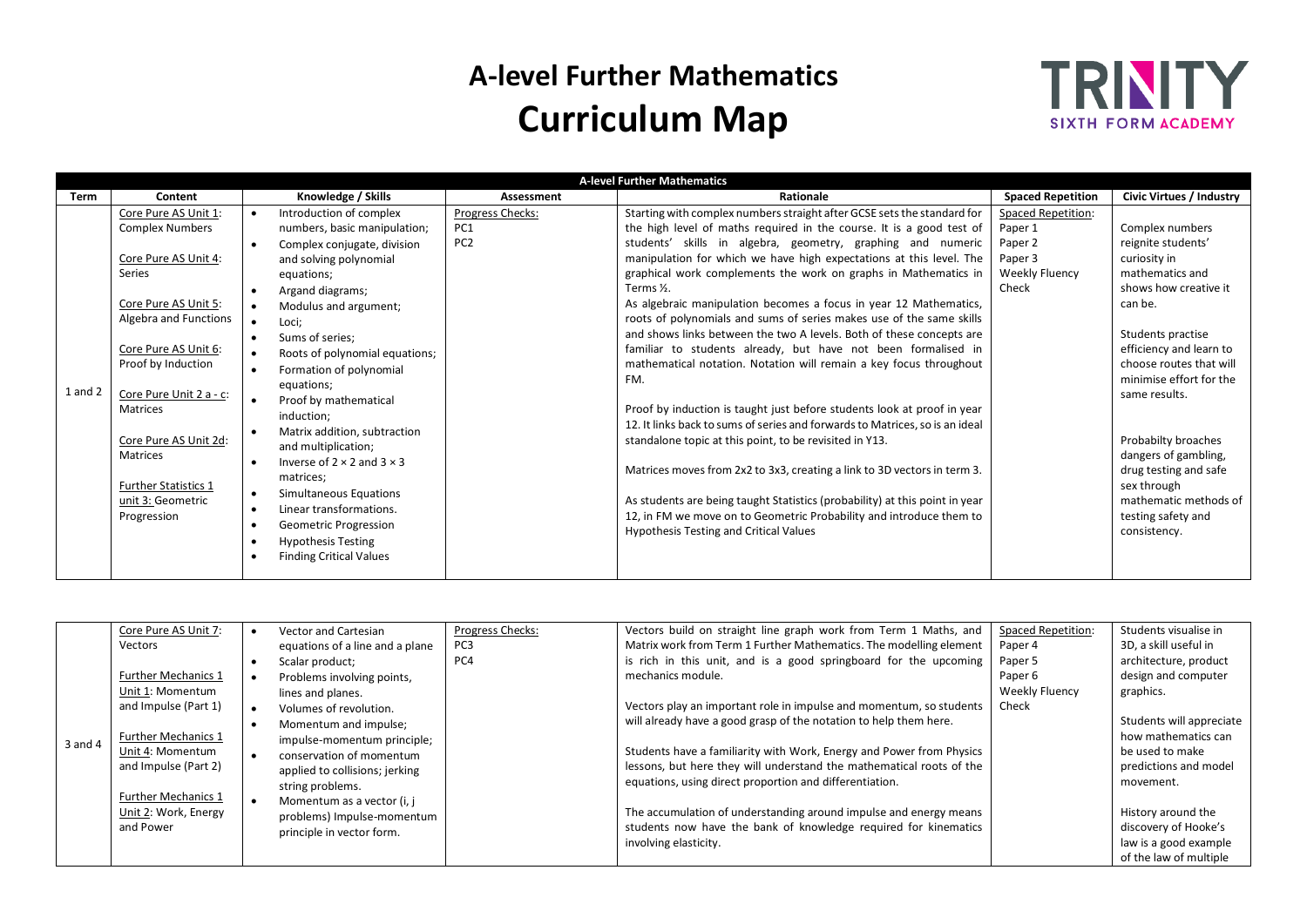|         | <b>Further Mechanics 1</b>  | Work, kinetic energy;<br>$\bullet$           | Underlying all of the above are graphical representations of movement      | discoveries-what        |
|---------|-----------------------------|----------------------------------------------|----------------------------------------------------------------------------|-------------------------|
|         | Unit 5: Elastic Strings     | derivation of units and                      | and energy, solving polynomials and mathematical modelling, all of         | multiple discoveries    |
|         | and Springs and Elastic     | formulae;                                    | which are revisited frequently throughout the entire course.               | have happened in our    |
|         | Energy                      | Potential energy, work-energy<br>$\bullet$   |                                                                            | lifetime?               |
|         |                             | principle, conservation of                   |                                                                            |                         |
|         |                             | mechanical energy, problem                   |                                                                            |                         |
|         |                             | solving;                                     |                                                                            |                         |
|         |                             | Power; derivation of units and<br>$\bullet$  |                                                                            |                         |
|         |                             | formula.                                     |                                                                            |                         |
|         |                             | Hooke's law and definition of<br>$\bullet$   |                                                                            |                         |
|         |                             | modulus of elasticity;                       |                                                                            |                         |
|         |                             | Derivation of elastic potential<br>$\bullet$ |                                                                            |                         |
|         |                             | energy formula;                              |                                                                            |                         |
|         |                             | Problem solving: equilibrium<br>$\bullet$    |                                                                            |                         |
|         |                             | and using the work-energy                    |                                                                            |                         |
|         |                             | principle.                                   |                                                                            |                         |
|         |                             | Mean and Variance of Discrete<br>$\bullet$   | Students will be picking up Statistics in Mathematics lessons, and will    | This part of the course |
|         | <b>Further Statistics 1</b> | Probability distributions                    | have familiarity with some probability distributions and hypothesis        | will include debate on  |
|         | Unit 2: Discrete            | The Poisson Distribution<br>$\bullet$        | testing.                                                                   | the trustworthiness of  |
|         | Probability                 | Mean and Variance of binomial<br>$\bullet$   | All there is a strong link between all of the probability distributions at | number in statistics.   |
|         | <b>Distributions</b>        | and poisson distribution                     | this point in the course and students will spent a large amount of time    | Students will be        |
|         |                             | Poisson as an approximation to<br>$\bullet$  | distinguishing between the new distributions, making links between         | referred to the podcast |
|         | Further Statistics 1        | binomial                                     | them and evaluating the potential and appropriate uses of each in turn.    | More or Less where      |
|         | Unit 1 & 3: Poisson         | $\bullet$<br><b>Chi Squared Tests</b>        |                                                                            | statistics in national  |
|         | and Binomial                | <b>Volumes of Revolution</b><br>$\bullet$    | Volumes of revolution has been saved until students have covered           | and global news is      |
| 5 and 6 | Distribution                |                                              | integration in Mathematics lessons and contains many of the key            | analysed and doubted.   |
|         |                             |                                              | algebraic and geometric reasoning skills that were taught the previous     |                         |
|         | Further Statistics 1        |                                              | term to revisit following a heavy statistical period.                      |                         |
|         | Unit 4 & 8: Chi             |                                              |                                                                            |                         |
|         | <b>Squared Tests</b>        |                                              |                                                                            |                         |
|         |                             |                                              |                                                                            |                         |
|         | Core Pure Unit 8:           |                                              |                                                                            |                         |
|         | Calculus                    |                                              |                                                                            |                         |
|         |                             |                                              |                                                                            |                         |